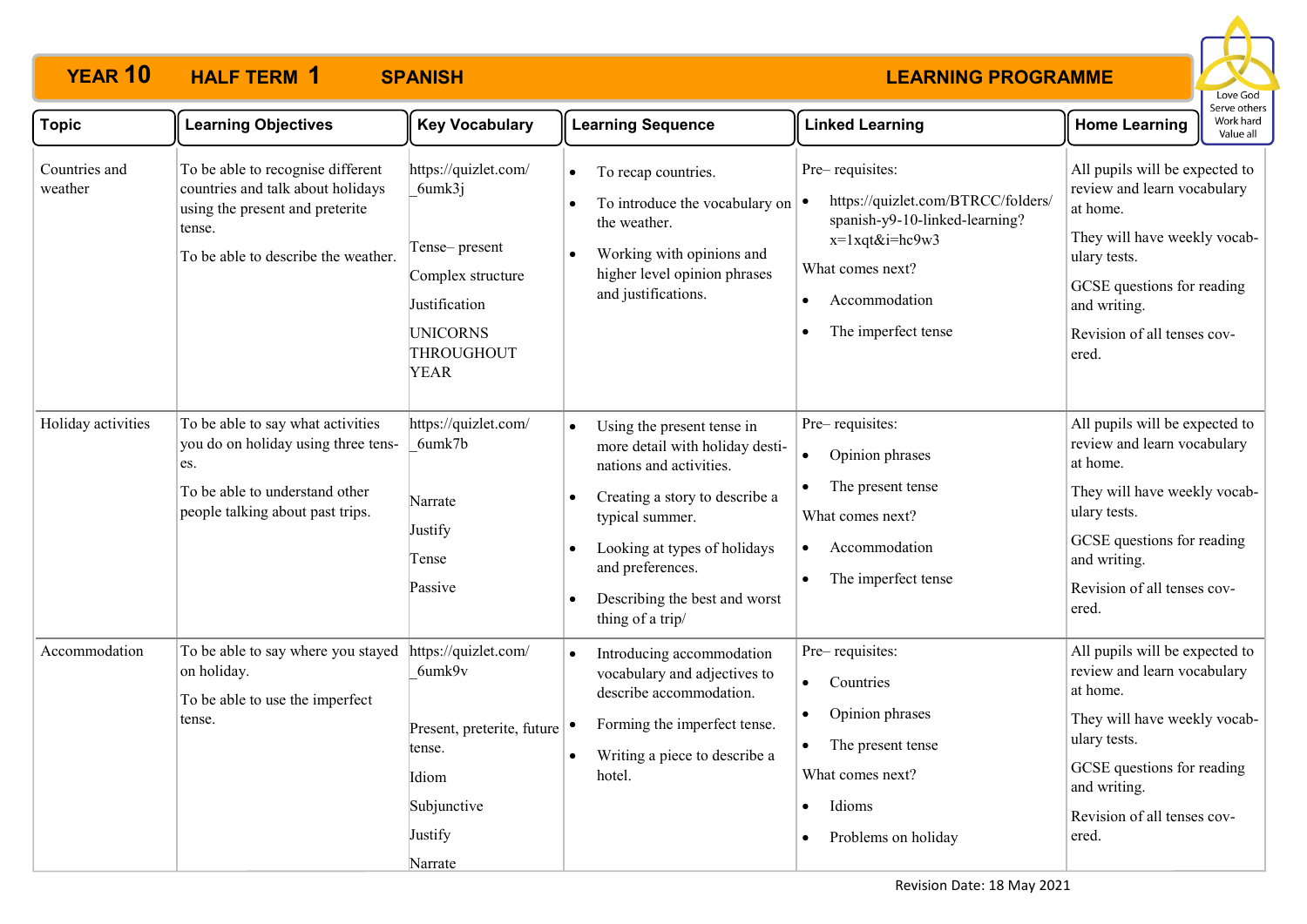

| <b>Topic</b>              | <b>Learning Objectives</b>                                                                                                | <b>Key Vocabulary</b>                                                                                                                                                  | <b>Learning Sequence</b>                                                                                                                                                                                                                                         | <b>Linked Learning</b>                                                                                                                                                                                                                    | Work hard<br><b>Home Learning</b><br>Value all                                                                                                                                                                  |
|---------------------------|---------------------------------------------------------------------------------------------------------------------------|------------------------------------------------------------------------------------------------------------------------------------------------------------------------|------------------------------------------------------------------------------------------------------------------------------------------------------------------------------------------------------------------------------------------------------------------|-------------------------------------------------------------------------------------------------------------------------------------------------------------------------------------------------------------------------------------------|-----------------------------------------------------------------------------------------------------------------------------------------------------------------------------------------------------------------|
| Reserving a hotel         | To be able to understand a hotel<br>description.<br>To be able to reserve a hotel room.                                   | https://quizlet.com/<br>6umk9v<br>Tense- present/ imper- $ $ <sup><math>\bullet</math></sup><br>fect<br>Justification                                                  | Introducing hotel facilities<br>vocabulary and looking at the<br>formal 'usted'<br>Looking at a role play for re-<br>serving a hotel and translation<br>activities.<br>Writing and performing own<br>$\bullet$<br>role-play to reserve a hotel.                  | Pre-requisites:<br>Opinion phrases<br>$\bullet$<br>The present tense<br>$\bullet$<br>The imperfect tense<br>$\bullet$<br>What comes next?<br>Idioms<br>$\bullet$<br>Problems with the hotel                                               | All pupils will be expected to<br>review and learn vocabulary<br>at home.<br>They will have weekly vocab-<br>ulary tests.<br>GCSE questions for reading<br>and writing.<br>Revision of all tenses cov-<br>ered. |
| Problems on holiday       | To be able to discuss problems in<br>the hotel.<br>Identifying opinions and gaining<br>confidence working in three tenses | https://quizlet.com/<br>6umk9v<br>Justify<br>Tense<br>Time frame<br>Preterite<br>Imperfect<br>Narrate                                                                  | Introducing problems with the<br>$\bullet$<br>hotel vocabulary.<br>Reading and listening activities<br>on conversations in the hotel.<br>Resolving a problem.<br>$\bullet$<br>Writing and creating a story<br>$\bullet$<br>board with pupils' own dia-<br>logue. | Pre-requisites:<br>Opinion phrases<br>The present tense<br>The preterite tense<br>$\bullet$<br>The imperfect tense<br>$\bullet$<br>What comes next?<br>Putting all the work together and<br>$\bullet$<br>preparing for the speaking exam. | All pupils will be expected to<br>review and learn vocabulary<br>at home.<br>They will have weekly vocab-<br>ulary tests.<br>GCSE questions for reading<br>and writing.<br>Revision of all tenses cov-<br>ered. |
| Speaking prepara-<br>tion | To use all of the tenses and the vo-<br>cabulary done to prepare for the<br>speaking exam.                                | https://quizlet.com/<br>6umk3j<br>https://quizlet.com/<br>6umk7b<br>https://quizlet.com/<br>6umk9v<br>https://quizlet.com/<br>6umk9v<br>https://quizlet.com/<br>6umk9v | Looking at speaking questions<br>$\bullet$<br>on the topic of holidays.<br>Understanding how to answer<br>$\bullet$<br>a role play and a photo card.<br>Complete the mock speaking<br>$\bullet$<br>exam.                                                         | Pre-requisites:<br>Countries<br>$\bullet$<br>Opinion phrases<br>$\bullet$<br>The preterite, present and imperfect<br>tenses.<br>What comes next?<br>The topic of school.<br>$\bullet$                                                     | All pupils will be expected to<br>review and learn vocabulary<br>at home.<br>They will have weekly vocab-<br>ulary tests.<br>GCSE questions for reading<br>and writing.<br>Revision of all tenses cov-<br>ered. |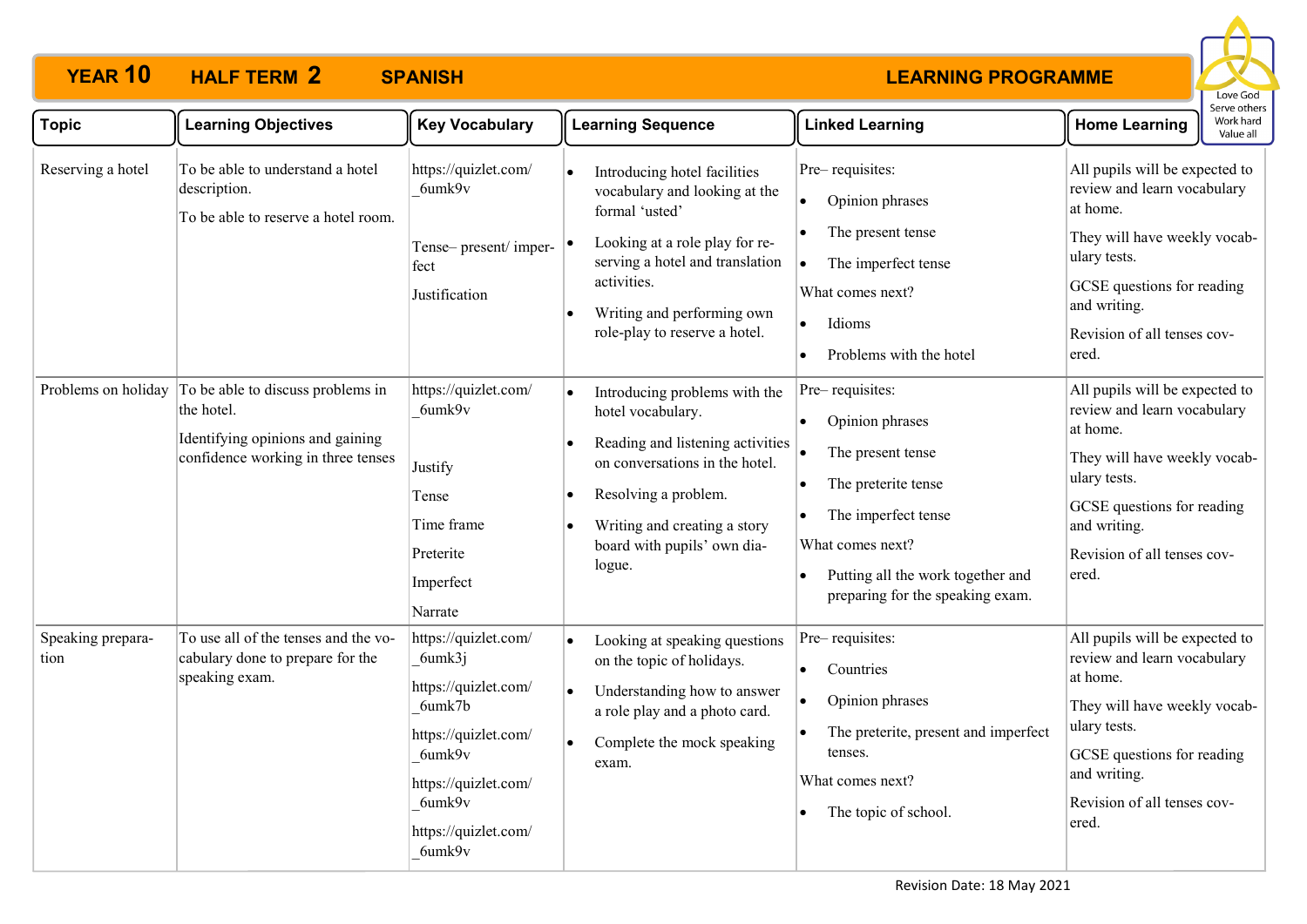

| <b>Topic</b>              | <b>Learning Objectives</b>                                                                                                                                                       | <b>Key Vocabulary</b>                                                                             | <b>Learning Sequence</b>                                                                                                                                                                                                                                                                                                      | <b>Linked Learning</b>                                                                                                                                                                                                                            | erve other:<br>Work hard<br><b>Home Learning</b><br>Value all                                                                                                                                                                                                                    |
|---------------------------|----------------------------------------------------------------------------------------------------------------------------------------------------------------------------------|---------------------------------------------------------------------------------------------------|-------------------------------------------------------------------------------------------------------------------------------------------------------------------------------------------------------------------------------------------------------------------------------------------------------------------------------|---------------------------------------------------------------------------------------------------------------------------------------------------------------------------------------------------------------------------------------------------|----------------------------------------------------------------------------------------------------------------------------------------------------------------------------------------------------------------------------------------------------------------------------------|
| School<br>Imperfect tense | To be able to describe your school<br>and teachers.<br>To be able to give extended opin-<br>ions and justifications.<br>To be able to understand and use<br>the imperfect tense. | https://quizlet.com/<br>6v8q1k<br>https://quizlet.com/<br>6v8q54<br>Justify<br>Idiom<br>Imperfect | Recap of the school subjects and<br>key verbs and opinions.<br>Positive and negative phrases to<br>describe your school.<br>A written description of your<br>school using more complex lan-<br>guage to describe your teachers.<br>GCSE questions.<br>Looking at the rules of the imper-<br>fect tense and using the conjuga- | Pre-requisites:<br>Opinions and justifications<br>The present tense<br>$\bullet$<br>Subjects<br>$\bullet$<br>Idioms<br>$\bullet$<br>What comes next?<br>Using the imperfect tense<br>$\bullet$<br>Pre-requisites:                                 | All pupils will be expected to<br>review and learn vocabulary<br>at home.<br>They will have weekly vocab-<br>ulary tests.<br>GCSE questions for reading<br>and writing.<br>Revision of all tenses cov-<br>ered.<br>All pupils will be expected to<br>review and learn vocabulary |
|                           | To be able to describe your primary<br>school in detail.                                                                                                                         | Justify<br>Superlative<br>Comparative<br>Idioms                                                   | tions confidently.<br>Writing in the present and imper-<br>fect tense to compare your high<br>school to your primary school.                                                                                                                                                                                                  | School subjets<br>$\bullet$<br>Opinions and justifications<br>Idioms<br>$\bullet$<br>What comes next?<br>School rules<br>$\bullet$<br>Using 'se debe'<br>$\bullet$                                                                                | at home.<br>They will have weekly vocab-<br>ulary tests.<br>GCSE questions for reading<br>and writing.<br>Revision of all tenses cov-<br>ered.                                                                                                                                   |
| School rules              | To be able to say the school rules<br>and give your opinion on them.                                                                                                             | https://quizlet.com/<br>6v8q7i<br>Modal verbs<br>Imperfect<br>Justify                             | Introduction of the school rules.<br>Using 'se debe' and 'está prohibi-<br>do' to describe school rules.<br>Giving your opinion on the school<br>rules and describing why you think<br>what you do.<br>GCSE questions.                                                                                                        | Pre-requisites:<br>Opinions<br>$\bullet$<br>The imperfect tense to compare<br>school rules in primary school.<br>What comes next?<br>Using the conditional tense to say<br>which rules you would / wouldn't<br>have if you wear the head teacher. | All pupils will be expected to<br>review and learn vocabulary<br>at home.<br>They will have weekly vocab-<br>ulary tests.<br>GCSE questions for reading<br>and writing.<br>Revision of all tenses cov-<br>ered.                                                                  |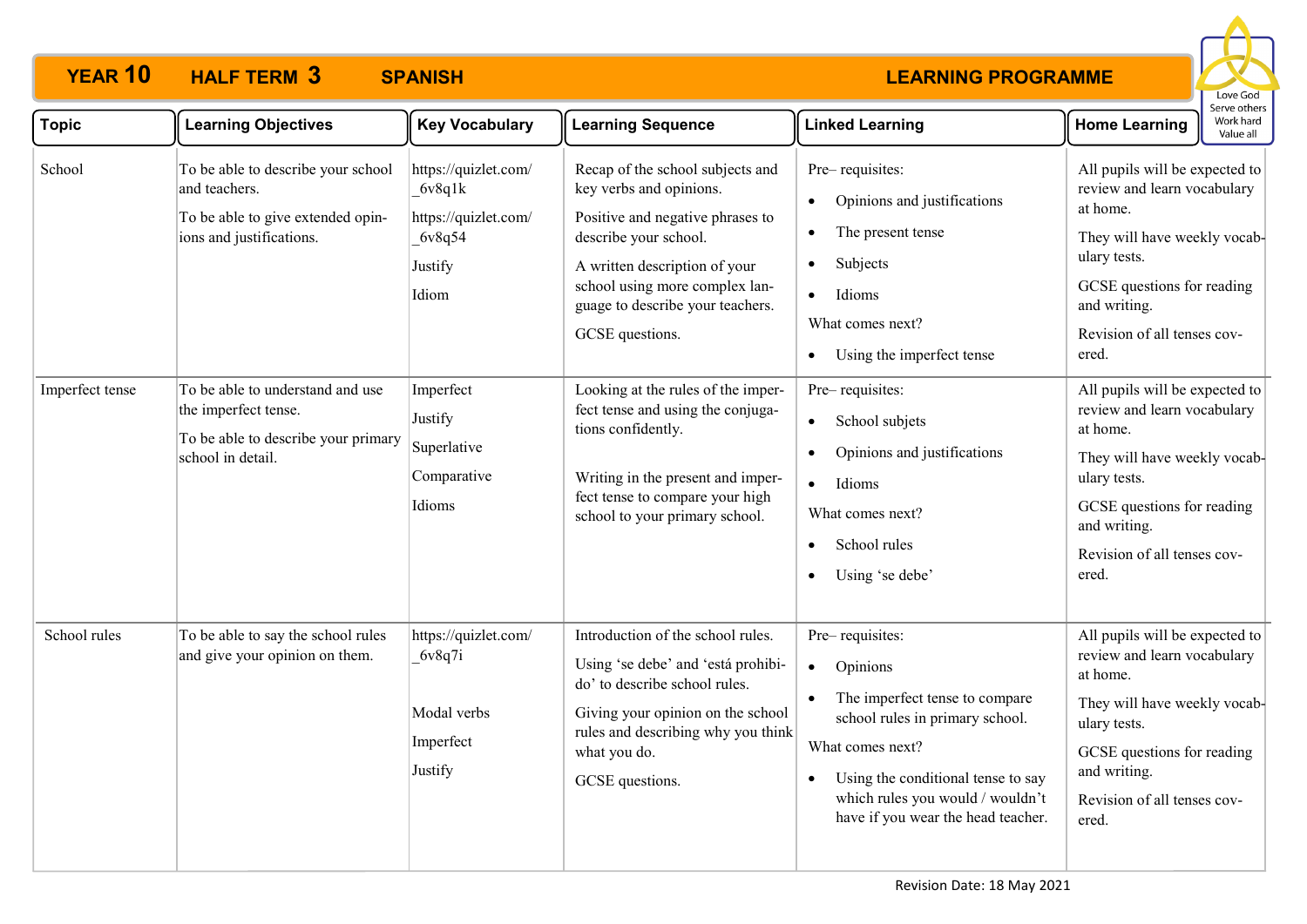

| <b>Topic</b>                   | <b>Learning Objectives</b>                                                                                                                            | <b>Key Vocabulary</b>                                                                                                                      | <b>Learning Sequence</b>                                                                                                                                                                                                                                                                                                 | <b>Linked Learning</b>                                                                                                                                                                                                         | erve other:<br>Work hard<br><b>Home Learning</b><br>Value all                                                                                                                                                   |
|--------------------------------|-------------------------------------------------------------------------------------------------------------------------------------------------------|--------------------------------------------------------------------------------------------------------------------------------------------|--------------------------------------------------------------------------------------------------------------------------------------------------------------------------------------------------------------------------------------------------------------------------------------------------------------------------|--------------------------------------------------------------------------------------------------------------------------------------------------------------------------------------------------------------------------------|-----------------------------------------------------------------------------------------------------------------------------------------------------------------------------------------------------------------|
| The conditional<br>tense       | To understand and use the condi-<br>tional tense.<br>To be able to say what you would<br>do if you were the head teacher /<br>mayor / Prime Minister. | Conditional<br>Justify<br>Subjunctive<br>Complex strucutres                                                                                | Looking at the rules of the condi-<br>tional tense and when to use it.<br>Practising using the conditional<br>tense endings.<br>Writing using the conditional tense<br>to say what you would do if you<br>were the Head Teacher of school<br>and the Prime Minister.                                                     | Pre-requisites:<br>School subjects.<br>$\bullet$<br>School rules.<br>$\bullet$<br>The imperfect tense and spotting<br>$\bullet$<br>patterns in the endings.<br>What comes next?<br>Describing your ideal uniform and<br>rules. | All pupils will be expected to<br>review and learn vocabulary<br>at home.<br>They will have weekly vocab-<br>ulary tests.<br>GCSE questions for reading<br>and writing.<br>Revision of all tenses cov-<br>ered. |
| Uniform                        | To be able to describe your school<br>uniform.<br>To be able to say what you would<br>like to wear to school.                                         | https://quizlet.com/<br>6v8qb9<br>Adjectival ipinions<br>Justify<br>Tense/ time frames<br>Complex structures<br>Subjunctive<br>Superlative | Recap of clothes vocabulary from<br>year 8 and introducing more<br>clothes.<br>Describing your uniform and giv-<br>ing your opinion.<br>The advantages and disadvantages<br>of wearing a uniform.<br>Uniform vs own clothes debate.<br>GCSE questions.                                                                   | Pre-requisites:<br>The present, preterite and imperfect<br>$\bullet$<br>tense.<br>Opinions and justifications.<br>$\bullet$<br>Complex language.<br>$\bullet$<br>What comes next?<br>Extra-curricular activities.<br>$\bullet$ | All pupils will be expected to<br>review and learn vocabulary<br>at home.<br>They will have weekly vocab-<br>ulary tests.<br>GCSE questions for reading<br>and writing.<br>Revision of all tenses cov-<br>ered. |
| Extra-curricular<br>activities | To be able to say what clubs / extra<br>-curricular activities you do and<br>when.                                                                    | https://quizlet.com/<br>6v8qd7<br>Tense<br>Time frame<br>Complex language<br>Justify                                                       | Introduction of vocabulary.<br>Describing different clubs and what •<br>activities you do in them.<br>Comparing the clubs / activities<br>you do own compared to in the<br>past, using the imperfect tense.<br>Saying what you would like to do-<br>ing the future.<br>Looking at GCSE speaking exam<br>and assessments. | Pre-requisites:<br>The present, conditional and imper-<br>fect tenses.<br>Opinions and complex language.<br>$\bullet$<br>What comes next?<br>Consolidating learning with assess-<br>$\bullet$<br>ments and speaking practise.  | All pupils will be expected to<br>review and learn vocabulary<br>at home.<br>They will have weekly vocab-<br>ulary tests.<br>GCSE questions for reading<br>and writing.<br>Revision of all tenses cov-<br>ered. |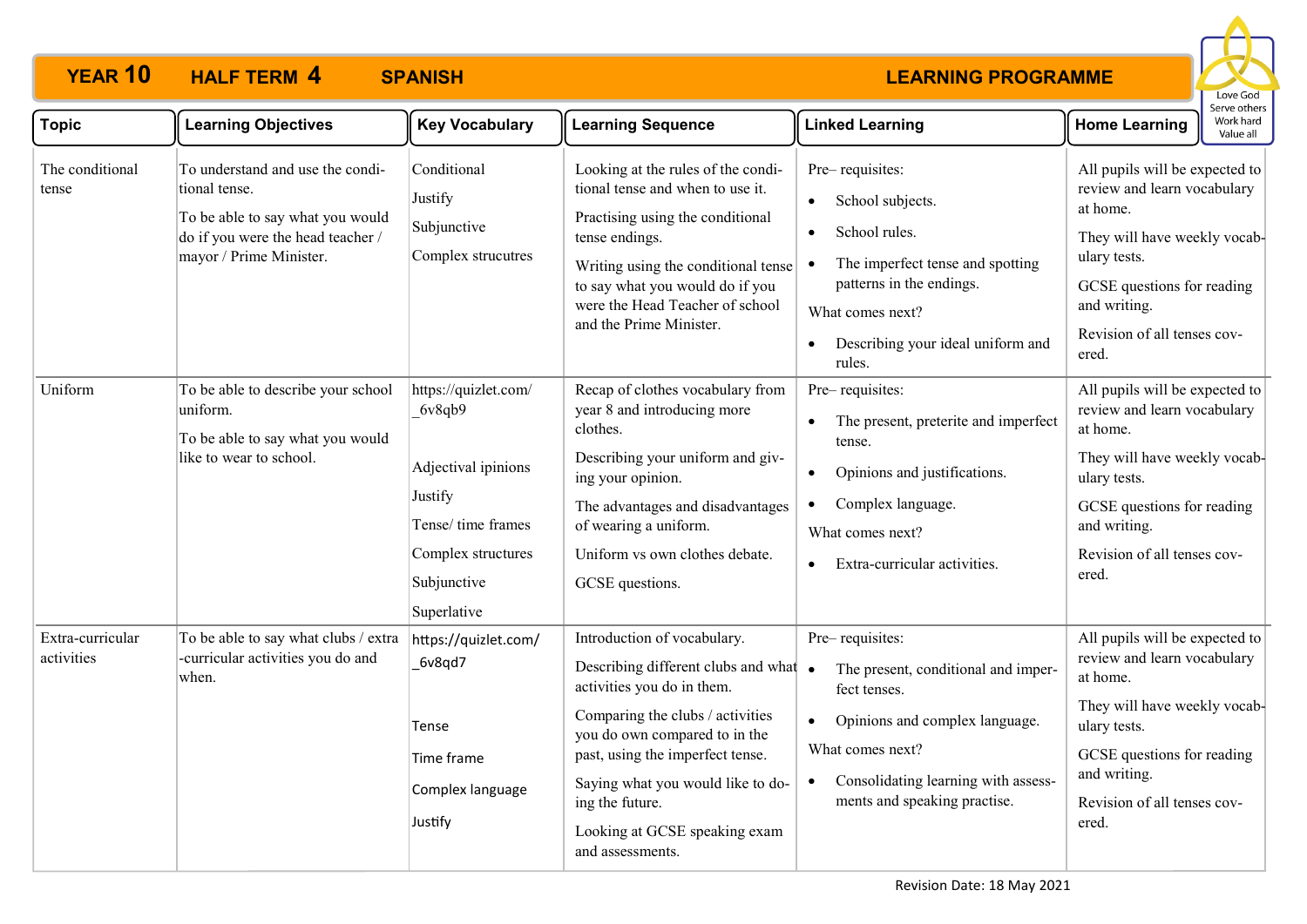### **LEARNING PROGRAMME**



| <b>Topic</b> | <b>Learning Objectives</b>                                                                                                 | <b>Key Vocabulary</b>                                                                                                             | <b>Learning Sequence</b>                                                                                                                                                                                                                                                                | <b>Linked Learning</b>                                                                                                                                      | Work hard<br><b>Home Learning</b><br>Value all                                                                                                                                                                  |
|--------------|----------------------------------------------------------------------------------------------------------------------------|-----------------------------------------------------------------------------------------------------------------------------------|-----------------------------------------------------------------------------------------------------------------------------------------------------------------------------------------------------------------------------------------------------------------------------------------|-------------------------------------------------------------------------------------------------------------------------------------------------------------|-----------------------------------------------------------------------------------------------------------------------------------------------------------------------------------------------------------------|
| Free time    | To be able to say what you do in<br>your free time.<br>To say what hobbies you do: in-<br>cluding different sports.        | https://quizlet.com/<br>$_4$ slr81<br>Comparatives $+$ su-<br>perlative<br>Idiom<br>Tense<br>Time frame<br>Justify<br>Subjunctive | Introduction of vocabulary.<br>Comparing your hobbies to more<br>extreme sports you would like to<br>do.<br>GCSE questions.<br>Looking at practise speaking ques-<br>tions.                                                                                                             | Pre-requisites:<br>The present and conditional tense.<br>Films and TV vocabulary.<br>Idioms.<br>Tenses.<br>What comes next:<br>What you use a computer for. | All pupils will be expected to<br>review and learn vocabulary<br>at home.<br>They will have weekly vocab-<br>ulary tests.<br>GCSE questions for reading<br>and writing.<br>Revision of all tenses cov-<br>ered. |
| Media        | To be able to say what you and<br>others use the computer for.                                                             | https://quizlet.com/<br>$-4s1r81$<br>Comparatives<br>Idiom<br>Tense<br>Time frame<br>Justify<br>Complex structures                | Introduction of vocabulary.<br>Using the vocabulary to describe<br>what you use a computer for and<br>compare to what others use and<br>why.<br>Using complex structures to create<br>more interesting work,.<br>GCSE questions.                                                        | Pre-requisites:<br>Present, imperfect and future tenses.<br>Opinions<br>What comes next:<br>Reading.<br>Pros and cons of books vs ebooks.                   | All pupils will be expected to<br>review and learn vocabulary<br>at home.<br>They will have weekly vocab-<br>ulary tests.<br>GCSE questions for reading<br>and writing.<br>Revision of all tenses cov-<br>ered. |
| Reading      | To be able to say what you like/<br>don't like to read.<br>To be able to give reasons for and<br>against books and eBooks. | https://quizlet.com/<br>$_6w45b0$<br>https://quizlet.com/<br>_4s1unp<br>Comparatives<br>Idiom<br>Tense + Time frame<br>Justify    | Introduction of vocabulary.<br>Comparing reading preferences to<br>the past; using the imperfect tense.<br>Comparing books to eBooks by<br>looking at the pros and cons of each<br>form of reading.<br>Class debate on books vs eBooks.<br>Introducing the present continuous<br>tense. | Pre-requisites:<br>Time phrases.<br>Tenses.<br>Idioms<br>What comes next:<br>Family relationships.                                                          | All pupils will be expected to<br>review and learn vocabulary<br>at home.<br>They will have weekly vocab-<br>ulary tests.<br>GCSE questions for reading<br>and writing.<br>Revision of all tenses cov-<br>ered. |

Complex structures

Revision Date: 18 May 2021